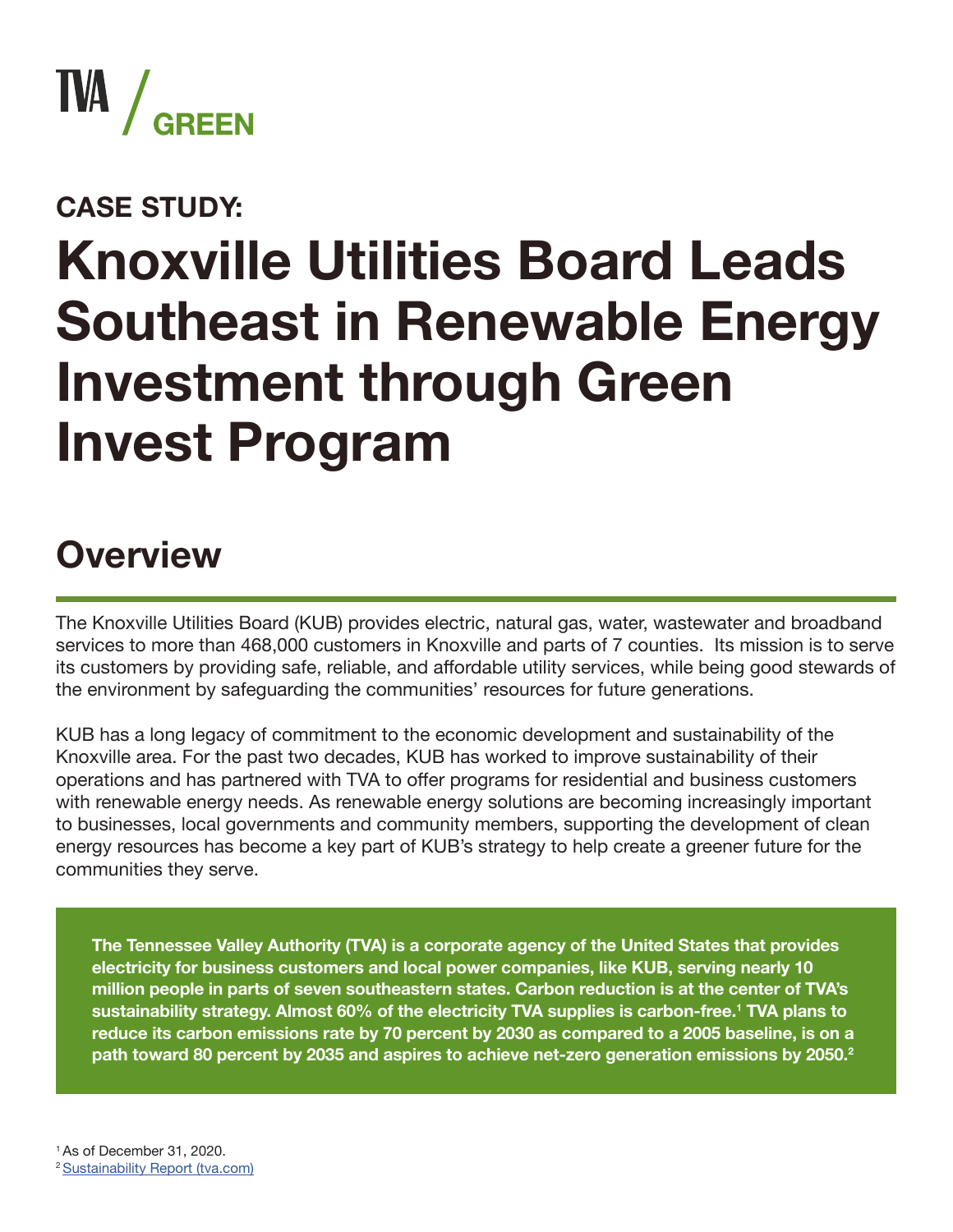#### **Partnering with TVA to find a sustainable solution**

KUB selected TVA's pioneering Green Invest program for the development of clean energy sources that also benefit the entire region through the public power model. KUB's investment in solar energy was enabled by TVA's long-term Valley Partner agreement that positioned them to make the long-term purchase commitment required to get the most economical pricing. Additionally, by using the TVA credit for Valley Partners, KUB is able to fund the \$1.6 million-per-year Green Invest purchase without any rate increases for customers.

In the past two years, KUB has demonstrated their leadership in the renewable energy space with the largest municipal solar energy investment announced<sup>3</sup> in the southeast United States through multiple [Green Invest](https://www.tva.com/energy/valley-renewable-energy/green-switch/green-invest) agreements totaling 502 MW of utility-scale solar capacity. These solar commitments have helped enable the development of four new-to-the-world solar projects to be constructed in the Tennessee Valley and come online by 2024.



**Green Invest is an awardwinning renewable energy solution that offers business and industry an effective, timely and costcompetitive solution to meet their sustainability goals in a way that benefits the broader community. The program matches customer demand for renewable energy to new utility-scale solar projects in the Tennessee Valley. The industry-leading components of this program include** *leveraging the demand for utilityscale solar from business and industry for economic development* **and a unique public/private partnership structure and competitive bid process that** *enable the growth of affordable solar without shifting costs to non-participants.*

#### **Overcoming solar development challenges**

According to Mike Bolin, KUB Vice President of Utility Advancement, Green Invest eliminates many of the issues utilities face when considering developing their own solar projects. One of the biggest challenges is finding and procuring land appropriate for mid- to utility-scale solar development, which generally requires several acres per MW and might involve multiple landowners. Since solar developers submit proposals based on land they own or have leased in the Tennessee Valley that has been pre-screened for solar development, the problem of land availability is no longer an obstacle for the Green Invest customer.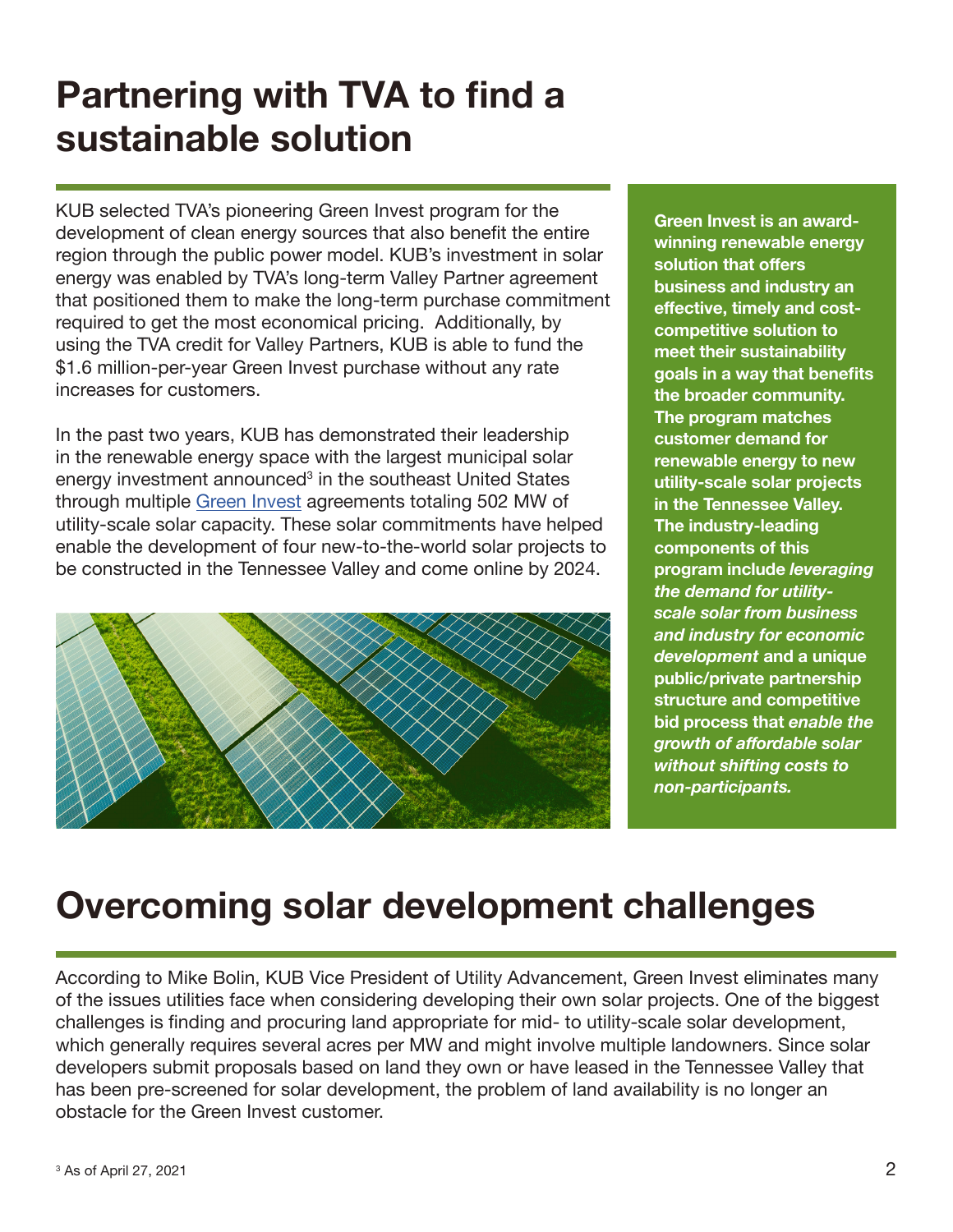Due to TVA's low-cost public power model, making renewable energy projects economically feasible for businesses can be challenging in the Tennessee Valley. Green Invest resolves this issue by leveraging TVA's economies of scale, negotiating power, and a competitive procurement process to get the most economic renewable energy pricing.

Since 2017, TVA has issued four (4) Requests for Proposals for utility-scale renewable projects to meet the needs of Green Invest customers. Based on a long-term commitment to purchase all power from the proposed facility, solar developers submit proposals for utility-scale solar projects and solar with battery storage that can be delivered within a specified time frame. Projects are then selected based on meeting the specific needs of one or more Green Invest customers.

Notably, Green Invest has been used by many companies with smaller capacity needs through the program's aggregation of customers with similar needs to one utility-scale solar project.

"Allowing participants to determine how to allocate their capacity across available solar projects was vital for KUB," said Bolin. "This helped us make the best decision for our goals and budget."

The Green Invest program utilizes TVA's core competencies in managing the competitive bid process, solar contracts and project implementation through the Green Invest program, which allows participants like KUB to focus on serving their community interests.

#### **Implementation**

In the spring and fall of 2020, KUB announced Green Invest commitments that helped enable four new-to-the-world solar projects in Mississippi and Tennessee. These projects are scheduled to go online in 2023 and 2024, pending environmental review.

| <b>Solar Project</b> | <b>Project Size</b><br>(MW) | <b>KUB's</b><br><b>Commitment</b> | <b>Solar Developer</b> | <b>County</b>         | <b>Project Location- Project Location-</b><br><b>State</b> |
|----------------------|-----------------------------|-----------------------------------|------------------------|-----------------------|------------------------------------------------------------|
| Ridgely              | 177                         | 177                               | Leeward Energy         | Lake County           | TN                                                         |
| Golden Triangle      | 200                         | 70                                | <b>Origis Energy</b>   | <b>Lowndes County</b> | <b>MS</b>                                                  |
| Optimist             | 200                         | 200                               | Origis Energy          | <b>Clay County</b>    | <b>MS</b>                                                  |
| Moore County         | 200                         | 55                                | <b>Silicon Ranch</b>   | <b>Moore County</b>   | <b>TN</b>                                                  |

KUB's investment also helped enable the addition of 50 MW of new battery storage technology at the Optimist Solar project that will benefit the entire Valley by increasing the resilience of TVA's power grid.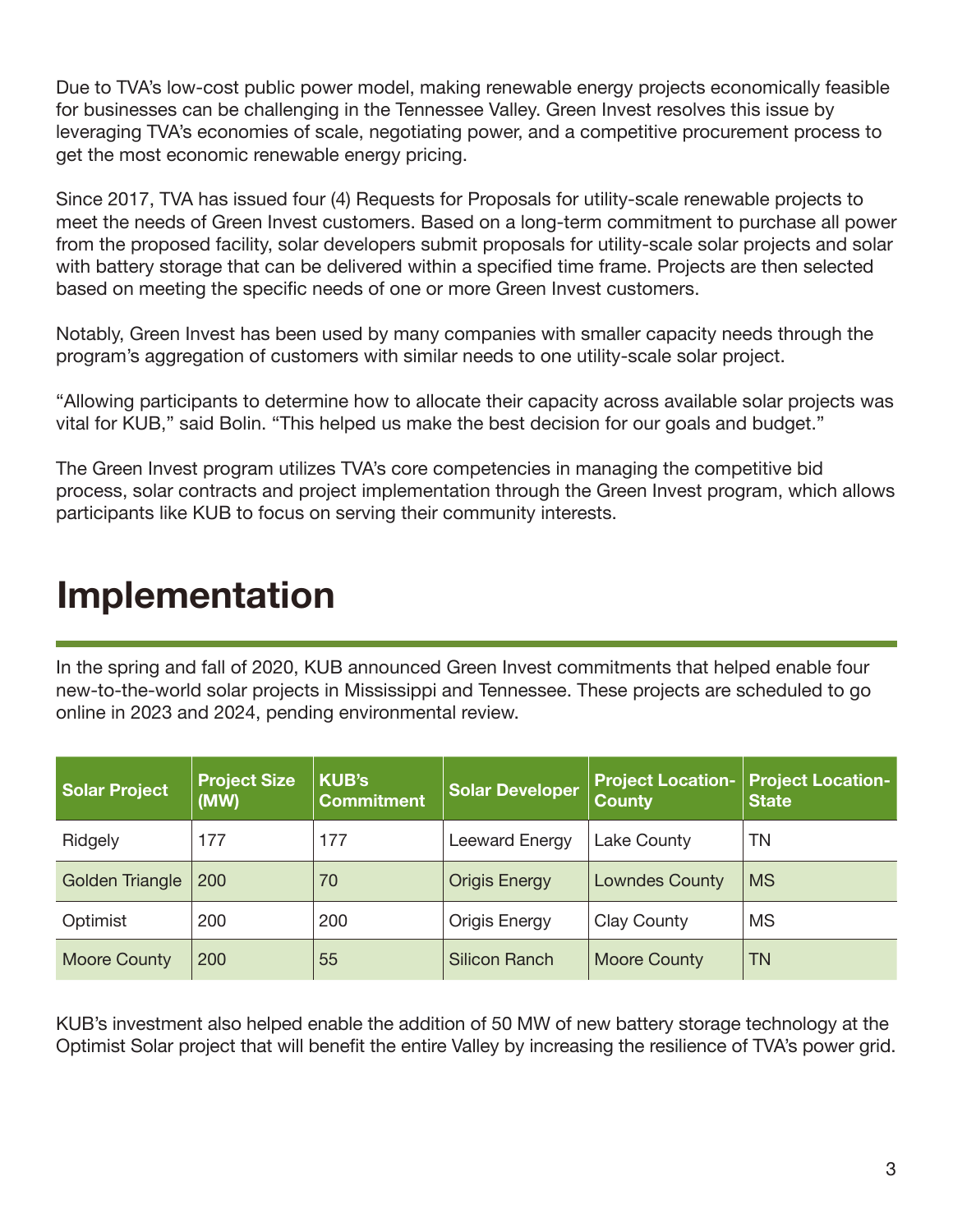#### **Environmental impact of KUB-supported solar development**

As public power providers, both KUB and TVA have a mutual interest in opportunities to make life better for the people who live and work in the Tennessee Valley. Renewable energy is uniquely positioned as a tool that both KUB and TVA can leverage to continue their core missions. Green Invest has enabled KUB to meet its own sustainability goals in a way that benefits all its customers and the broader Tennessee Valley through environmental stewardship and economic development.

When all four projects come online in 2024, KUB's solar investment will offset 20% of the utility's current energy load or the equivalent of powering approximately 83,000 average homes annually. KUB's investment in clean solar energy will reduce carbon in the Valley atmosphere by roughly 400,000 tons annually or the equivalent of the carbon sequestered by 444,585 acres of U.S. forests in one year.

According to Gabriel Bolas, KUB President and CEO, "This investment in solar is one more way we are working to protect our environment. We exist to serve our customers and supporting a cleaner energy grid at an affordable cost is an important way for us to do that."

Importantly, KUB's Green Invest commitment makes significant progress toward achieving the City of Knoxville's goal to reduce carbon emissions by 80% from a 2005 baseline by 2050.<sup>4</sup>

"This commitment is a major step that advances the objectives of our Climate Council to reduce community greenhouse gas emissions," Knoxville Mayor Indya Kincannon said. "KUB is a leader in the Valley for their sustainability efforts and this investment in solar energy helps all of us reduce emissions and take action against climate change."

**The environmental impacts of these solar investments are beneficial for the entire Valley, including other KUB customers like the University of Tennessee.** 

"The University of Tennessee, Knoxville is pleased to see that the Knoxville Utilities Board continues to be forward looking and is increasing renewable energy offerings by participating in the Green Invest Program offered by the Tennessee Valley Authority," said Terry Ledford, Director of Energy Management at the University of Tennessee. "This investment assists TVA in achieving the goal of a carbon neutral generation mix by 2050. This in turn contributes greatly to the goal of the University to be carbon neutral by 2061. That KUB is able to accomplish this without an increase in rates is especially beneficial to the university and the entire KUB community. The university is very appreciative of the support we receive from KUB and TVA and we value our partnership to make Knoxville and the Valley a better place for all."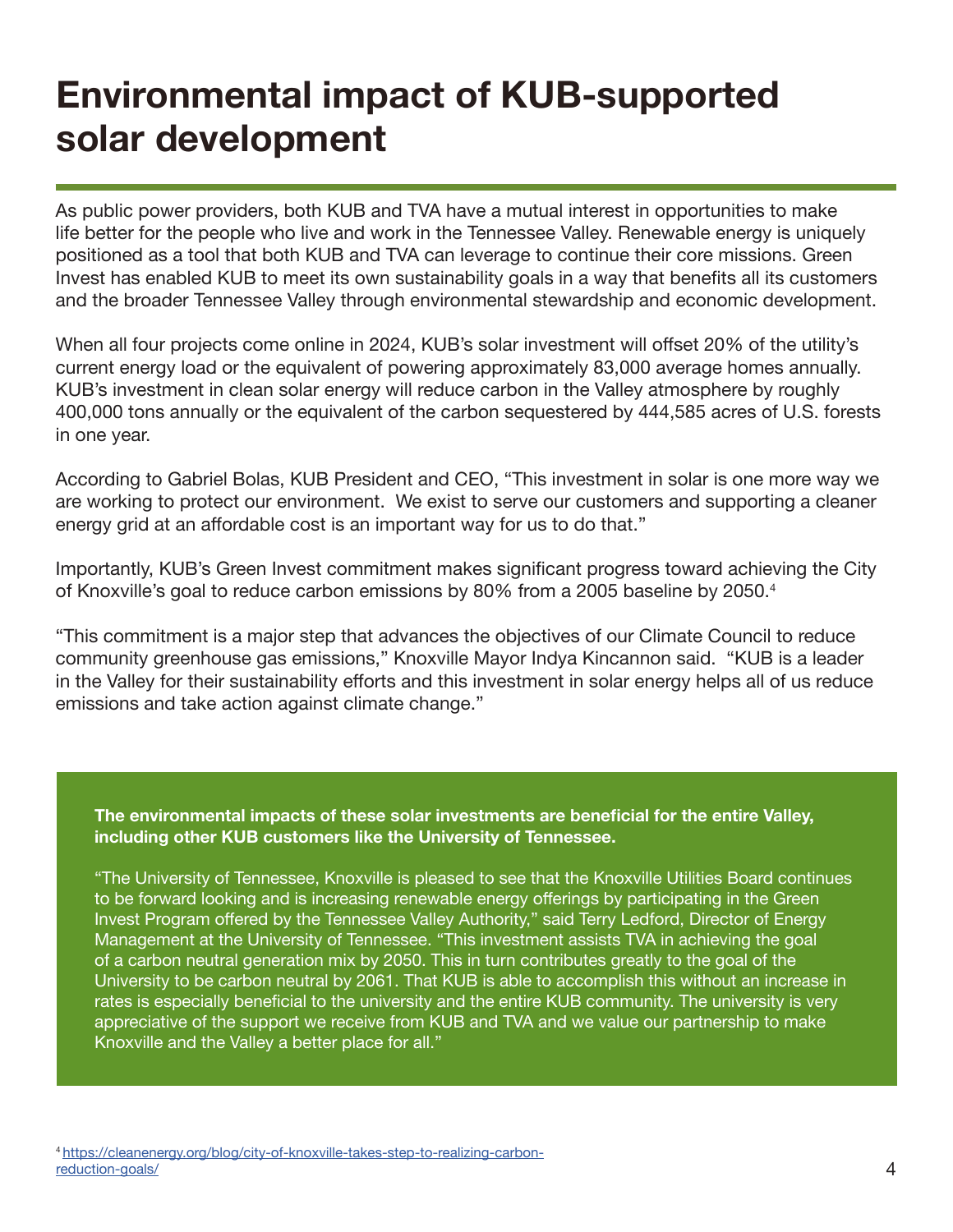#### **Economic impact of KUB-supported renewable energy projects**

In addition to supporting its sustainability goals, KUB's Green Invest commitment has positioned the utility and Knoxville area to attract and retain businesses and organizations who are increasingly driven by sustainability goals imposed by corporate and regulatory requirements. Renewable energy investments are a key tool for local utilities to support corporate and environmental goals of existing business customers while attracting new businesses with sustainability metrics.

Green Invest can be leveraged to grow jobs and investment in communities in three ways: attracting new business and industry to the Valley, meeting the renewable energy needs to maintain and facilitate growth of existing business and industry, and the construction and maintenance of new solar facilities in the Valley.

The development of the four solar projects enabled by KUB's commitment will initially generate significant construction phase jobs and investments in the communities where they are located. Afterward, there are ongoing direct and indirect investment dollars

#### **KUB Green Invest Commitments Helped Enable:**

- 4 Utility-Scale Solar Projects in Mississippi and Tennessee
- 502 MW of new-to-theworld solar
- 50 MW of Battery Storage Technology
- 1300 Construction Phase Jobs
- \$327 million in estimated Construction Expenditures
- Increase in tax revenues for 4 Valley counties

stemming from operations, maintenance and increased tax revenues. New renewable capacity also has other indirect economic benefits such as the increased local spending resulting from job creation.

**Construction of these solar projects will support approximately 1,300 jobs.** The construction phase includes an estimated \$327 million in construction expenditures.

**Operations will support approximately 12 jobs.** The operations phase includes an estimated \$7.3 million in annual operating expenditures for total operating expenditures of nearly \$146 million over the 20-year PPAs.

Significantly, all four of the solar projects are located in rural areas and three of the projects are located in economically-distressed counties. Except for Moore County, all projects have a poverty rate above the national average and median household incomes below the national levels. Clay County, MS and Lake County, TN also have median household incomes below their state levels.<sup>5</sup> These types of economic challenges magnify the positive community impacts from these solar projects.

Through the Green Invest program, KUB was able to make this investment in renewable energy to benefit the Knoxville area and the Tennessee Valley without shifting the cost to the other ratepayers in their service area, thus maintaining their public power mission to maintain low electricity rates.

<sup>5</sup> [Clay County, TN- U.S. Census Bureau QuickFacts: Lake County, Tennessee; Tennessee; United States](https://www.census.gov/quickfacts/fact/table/lakecountytennessee,TN,US/PST045219);

Lowndes County, MS- [U.S. Census Bureau QuickFacts: Lowndes County, Mississippi; United States; Mississippi](https://www.census.gov/quickfacts/fact/table/lowndescountymississippi,US,MS/PST045219); Clay County, MS- [U.S. Census Bureau QuickFacts: Lake County, Tennessee; Tennessee; United States;](https://www.census.gov/quickfacts/fact/table/claycountymississippi,MS,US/PST045219) Moore County, TN- [U.S. Census Bureau QuickFacts: United States](https://www.census.gov/quickfacts/fact/table/moorecountytennessee,TN,US/PST045219) 5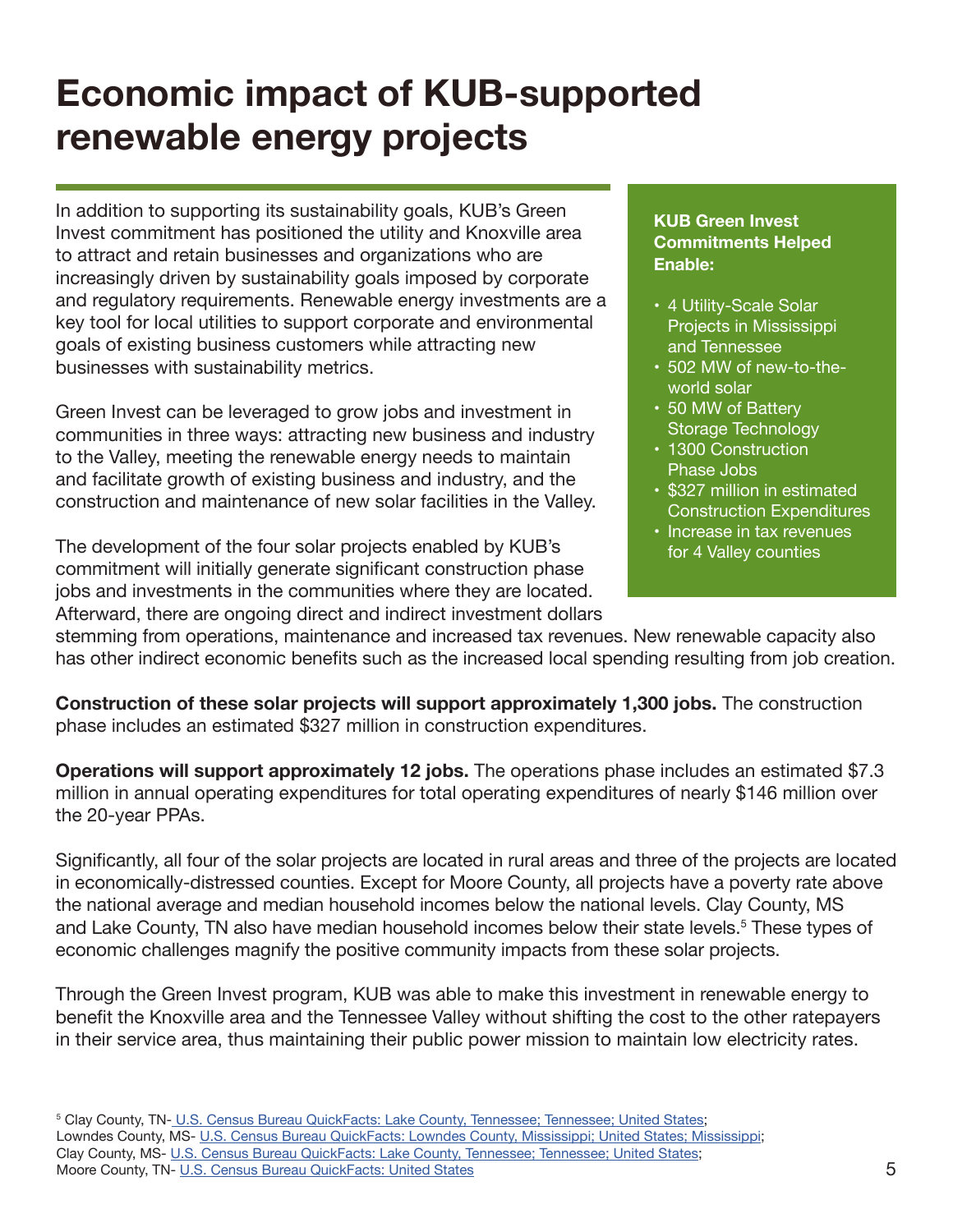#### **Becoming a leader in renewable energy**

The commitment to solar energy through the Green Invest Program has positioned KUB as a leader in solar investment, both regionally and nationally.

KUB's purchase has been recognized as one of the most significant investments in solar energy by solar industry advocate, Tennessee Solar Energy Industries Association (TenneSEIA).

"It's an unprecedented commitment to solar energy by a local power company," said Gil Hough, executive director of TenneSEIA.

In October 2020, TenneSEIA also named KUB the 2020 Tennessee Valley Solar Champion, citing substantial contributions to expanding solar in the region through the Green Invest program.

"To lead the region, it takes great partners with a common vision using renewable energy to revitalize our urban and rural communities", said Bolas. "This program shows that Knoxville and the Tennessee Valley are open for business and the prime destination for any company who wants to achieve their environmental goals."

#### **Renewable Energy is a key component of KUB's overall sustainability strategy**

Green Invest has helped KUB meet its own sustainability goals while demonstrating its commitment to environmental stewardship through renewable energy investments that benefit all of its customers.

The company's renewable energy commitment is a key component of its broader sustainability efforts including:

- Plan to build Knoxville's first community solar project
- Solar installation at KUB's facilities
- Long-time participation in [TVA Green](https://www.tva.com/energy/valley-renewable-energy/) programs.
- Current pilot with TVA for the [Green Switch Match](https://www.kub.org/green-switch-match) program that allows business and residential customers to match 100% of their energy usage with renewable energy sources including solar, wind, and biogas.

These efforts provide multiple options for business and residential customers to benefit from and invest in renewable energy in a way that meets their needs and budget. Learn more about KUB's sustainability efforts at [www.kub.org/environment.](http://www.kub.org/environment.)